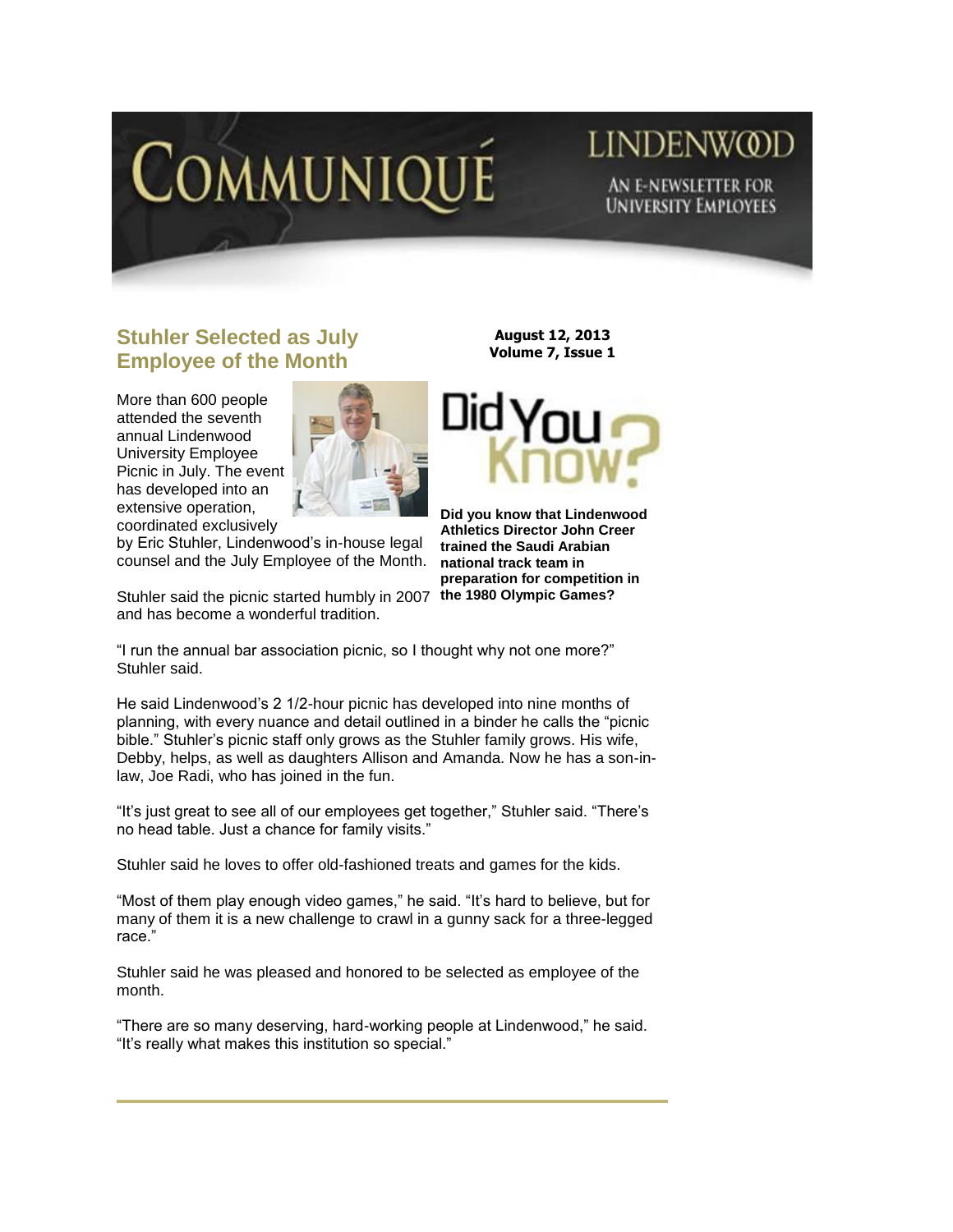## **LU Welcomes Three New Maintenance Employees**

Lindenwood University has named Dennis Barnes, Jim Peanick, and Mark Rudis as full-time employees in the Maintenance Department. All three are former carpenters who now serve the University by making repairs and updates to several assigned housing locations.



Barnes is responsible for maintenance duties in

the Linden Terrace residences, including houses located on Glenco and Duchesne Drives, Droste Road, and Lammert Court. Outside of work, the St. Charles resident enjoys spending time with his family.

Rudis also handles maintenance duties in the Linden Terrace residences, including houses located on Karen, Charbo, Anneric, and Patma Streets. He currently lives in Portage Des Sioux and enjoys studying Native American history and spirituality and attending powwows in his free time.

Peanick, a Wentzville resident, handles maintenance duties in Parker, Cobbs, and Ayres Halls. He is an avid golfer and outdoorsman and also serves as the custodian of a recreational ballpark in Flint Hill, Mo.

#### **Nursing Professor Receives Grant**

Deborah Mercier, RN, MSN, AOCNS, Assistant Professor in the Lindenwood University School of Nursing and Allied Health Sciences, has received a grant from the Bristol-Myers Squibb Virology Fellows Research Training Program. She applied for and received the funds in support of her doctoral program research study, "Understanding the Barriers to and Facilitators of Hepatitis C Treatment Engagement."



Bristol-Myers Squibb annually awards grants in support of research studies designed to advance science and knowledge related to the care of persons infected with HIV/AIDS and hepatitis. Mercier's research will focus on patients with hepatitis C and the factors that affect their decision-making process about receiving treatment.

"Part of what I'm trying to understand is what encourages and what stops people from engaging in treatment," said Mercier. "My study involves having conversations with patients and care providers to understand all the influencers on a more personal level. As new and better therapies become available, we will have a better understanding of how to engage people in those treatments."

Mercier is collaborating on the project with her dissertation chair Maithe Enriquez, PhD, associate professor in the Sinclair School of Nursing at the University of Missouri-Columbia, and Adrian DiBisceglie, MD, co-director of the Saint Louis University Liver Center and chairman of the Department of Internal Medicine at the Saint Louis University School of Medicine.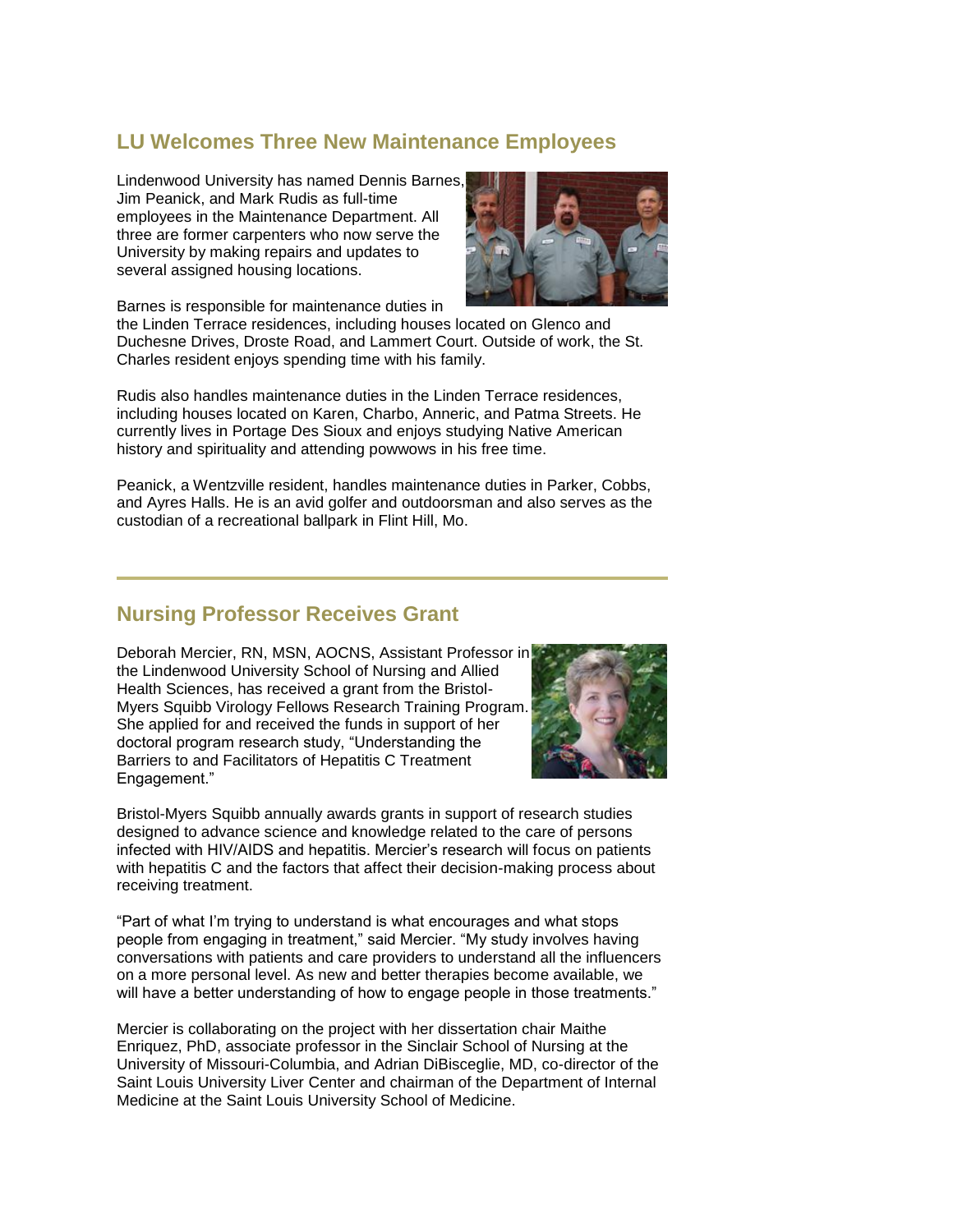"The work will be done at Saint Louis University, and I'm a student at the University of Missouri-Columbia, so I'm waiting for final approvals from both institutions," Mercier said. "We are anticipating those approvals soon, and we hope to get started on the study later this fall."

In addition, Mercier also recently learned that an abstract she completed as part of her research practicum with Dr. DiBisceglie has been accepted for poster presentation at the American Association for the Study of Liver Diseases' (AASLD) annual meeting. As lead author, she will present on "Pre-Treatment Education and Treatment Completion in Patients with Hepatitis C Treated with Boceprevir or Telaprevir" during the AASLD event in November in Washington, DC.

## **LCIE Business Division Presents at ACBSP Conference**

A group of faculty from the LCIE Business Division gave a presentation called, "Lessons Learned by a School Offering Non-Traditional Business Programs" on June 22 at the 2013 Annual Conference of the Accreditation Council for Business Schools and Programs in Salt Lake City, Utah.



Mark Lerman, Angela Holden, Richard Cooper

The LCIE Business Division received

accreditation in 2012 from ACBSP, an internationally recognized business school accreditation body.

The presentation at the conference explained what makes the LCIE Business Division unique, including details of how project management techniques kept the accreditation process on track.

"Comments and questions following the presentation indicated that the presentation was extremely helpful and informative," said Angela Holden, DM, MBA, PMP, Director of the LCIE Business Division.

Mark Lerman, PhD, Director of LCIE Graduate Human Resource Management Programs, presented along with Holden and Richard Cooper, JD, Director of LCIE Undergraduate Human Resource Management Programs.

"The presentation was especially well-received by schools aspiring to earn ACBSP accreditation," said Lerman.

The group accepted the LCIE ACBSP accreditation certificate at the conference and attended several recognition events to celebrate their continued success.